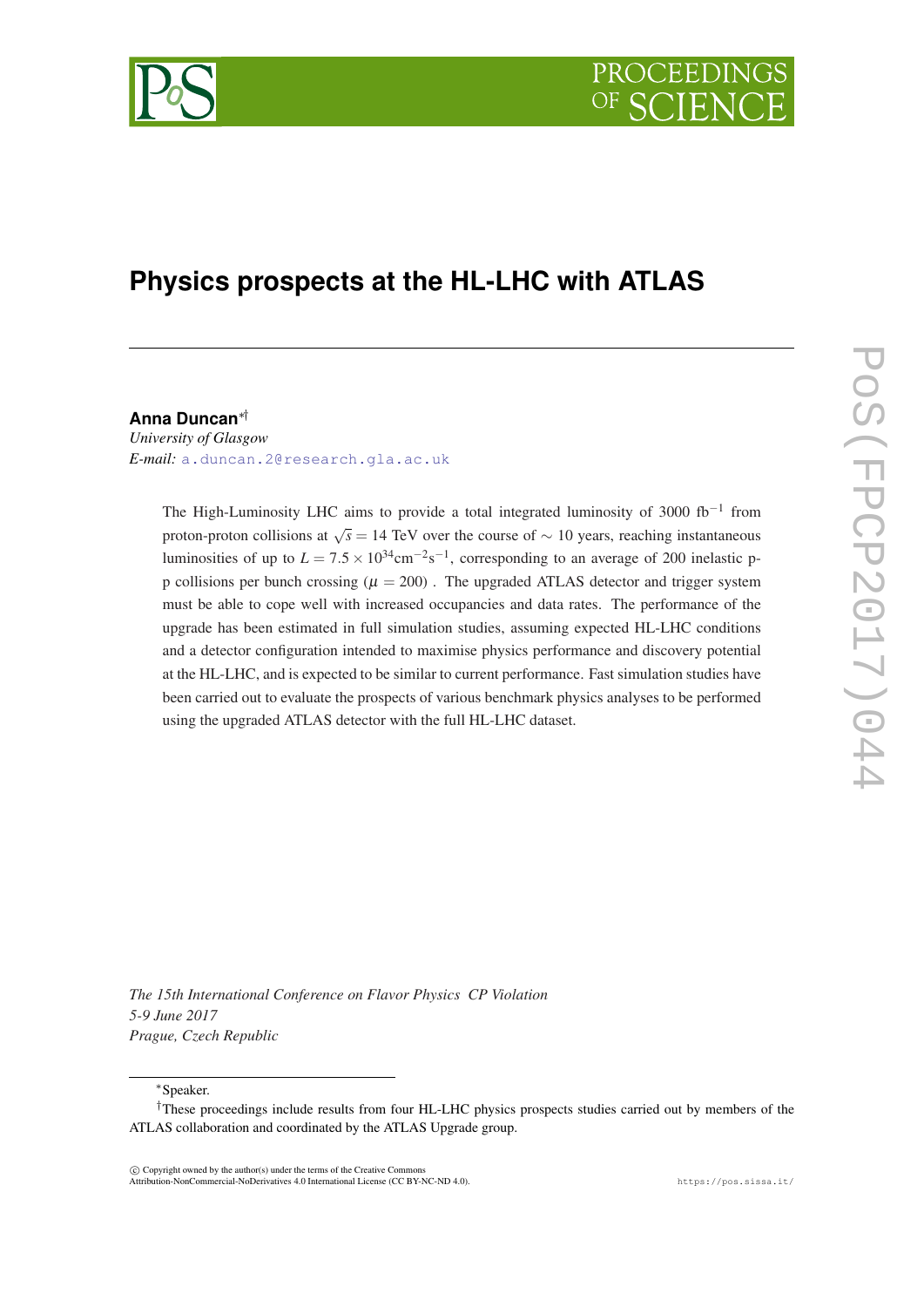# 1. HL-LHC and the Phase-II ATLAS Upgrade

The 3000 fb<sup>-1</sup> total integrated luminosity of proton-proton collisions delivered by the HL-LHC beginning in 2026 will significantly improve physics capabilities. Analyses will be able to probe the multi TeV scale in searches for new heavy particles, make higher precision Standard Model measurements, and set stronger limits on/ have improved sensitivity to rare processes. In order to achieve the target integrated luminosity, the HL-LHC will reach instantaneous luminosities of up to  $L = 7.5 \times 10^{34} \text{cm}^{-2} \text{s}^{-1}$ , giving rise to a very challenging environment. An average of 200 inelastic proton-proton interactions per bunch crossing ( $\langle \mu \rangle = 200$ ) is expected. The higher occupancy will degrade jet reconstruction, and event reconstruction in general, and increased data rates will cause a non-linear increase of trigger rates. Superior detector performance in pileup rejection, jet reconstruction and flavour tagging will be essential for maintaining physics performance with ATLAS under HL-LHC conditions.

The phase-II ATLAS upgrade will involve replacements and modifications of the existing AT-LAS subdetectors. The current inner detector will be replaced with an all silicon tracking system: a pixel detector surrounded by a large-area strip tracking detector. Its will have higher granularity to reduce occupancy, and extended pseudorapidity coverage:  $(|\eta| < 4.0)$ . A new trigger/ DAQ architecture will be implemented to cope with increased data rates.



Figure 2: LHC parton luminosity ratios [[2](#page-5-0)]

## 2. Physics Prospects Studies and Detector Effects

Fast simulation studies have been carried out to evaluate the prospects of benchmark analyses at HL-LHC. The expected performance of the phase-II upgrade has been estimated for physics objects and trigger/ DAQ with a fully simulated detector and assuming pile-up of  $\langle \mu \rangle = 200$  [\[1\]](#page-5-0). Parameterised estimates of performance were derived from the full simulation studies and implemented in some of the prospects studies, allowing "smeared truth" simulations of analyses to be carried out. Other studies used extrapolations from Run 1 and Run 2 as performance estimates.

The following prospects studies are based on analyses which will be interesting to see at the HL-LHC due to their potential sensitivity to the increased energy and statistics; a search for a heavy particle, precision measurements in the Higgs sector and a search for a rare process.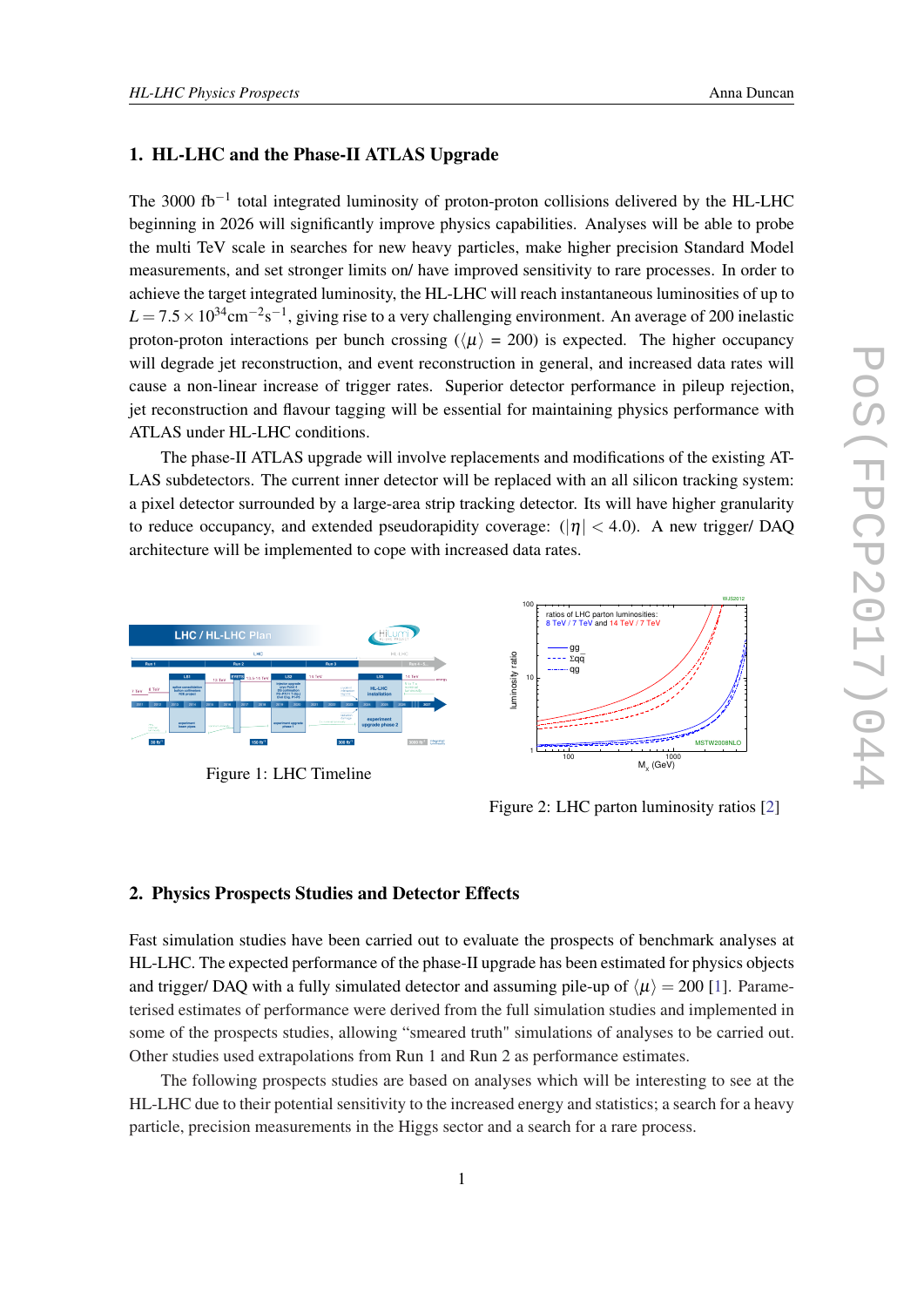## 3. Search for *tt*¯ Resonances

Several theories of physics beyond the Standard Model predict new particles with masses in the TeV scale that decay to a top - anti top quark  $(t\bar{t})$  pair. A search for such particles, or resonances, is a benchmark analysis for evaluating physics prospects at the HL-LHC. The 14 TeV collision energy will improve the mass reach of the search and the increase in statistics of high  $p_T$  events will tighten the upper limits that, in the absence of signal, can be set on the cross sections of hypothesised heavy particles. A  $t\bar{t}$  resonance would cause a local excess or deficit in the  $t\bar{t}$  mass spectrum as predicted by the Standard Model. A search for such a deviation is performed on  $t\bar{t}$  pairs selected from events in Monte Carlo simulations of proton-proton collisions with a centre of mass energy of 14 TeV, over a total integrated luminosity of 3000 fb<sup>-1</sup>. The search is performed in the semi-leptonic decay channel: both top quarks decay to a b quark and a W boson; one W decays to two quarks and the other decays to a lepton and a neutrino. Detector effects are accounted for using parameterised estimates of the performance of an upgraded ATLAS detector. This search relies on a good reconstruction of boosted objects, and is dependent on upgrade tracking performance in a dense environment for b-tagging and lepton isolation. The  $t\bar{t}$  invariant mass spectrum is examined for local excesses or deficits. A statistical analysis sets expected upper limits on the cross section of a  $t\bar{t}$  resonance in a benchmark theoretical model for several signal masses. A systematic uncertainty on the total signal and background yield in each channel is applied: 8.8% on the resolved signal channel, 18.0% on the boosted signal channel, 10.8% on the resolved background channel and 13.4% on the boosted background channel. The uncertainties are taken from the Run 1 analysis [[4](#page-5-0)] and reflect the average impact of the dominant systematic uncertainties on the yields. The mass reach of a search for a Z' boson in a TopColour model at the HL-LHC is estimated to be 4 TeV. This is an increase of  $\sim$ 1 TeV relative to the estimated limit using 300 fb<sup>-1</sup> that is expected from the LHC prior to the upgrade [\[3\]](#page-5-0). The strongest mass limit on this resonance is currently 2.1 TeV [[4](#page-5-0)].



Figure 3:  $m_{t\bar{t}}$  spectrum in the boosted electron channel [[3](#page-5-0)].



Figure 4: Expected upper limits set on the cross section times branching ratio of a Z' boson at different mass points [[3](#page-5-0)].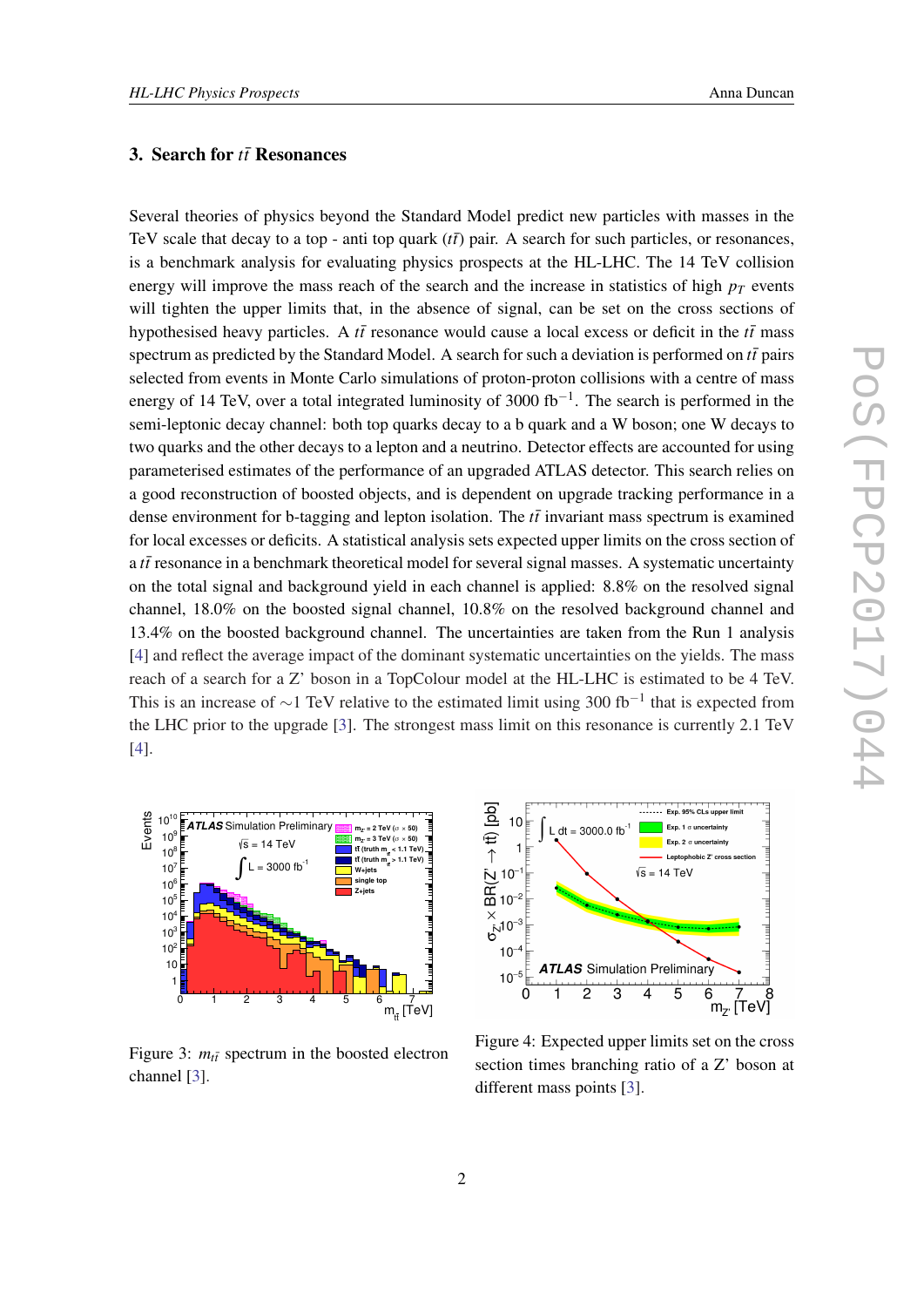## 4. Higgs Boson Production via Vector Boson Fusion

Vector boson fusion (VBF) is the Higgs Boson production mechanism with the second highest cross-section after gluon-gluon fusion (ggF) (Figure 5). In VBF production, the Higgs boson is produced along with two jets in the forward region. The unique signature of two forward jets with large dijet invariant mass means that a good signal to background ratio can be achieved in the event selection. Additionally, the theoretical uncertainty on the VBF Higgs production cross-section is low relative to ggF. Therefore a precision measurement on this process is possible with sufficient statistics. This study [[5](#page-5-0)] estimates the precision with which ATLAS will be able to measure VBF Higgs production at the HL-LHC. The expected precision depends on the inner tracker coverage as this dictates the degree to which the forward jet signature can be exploited. The analysis uses a central jet veto (CJV), where events are rejected if there is a high  $p<sub>T</sub>$  jet inside the rapidity range of the two leading  $p_T$  jets. Increased tracker acceptance in  $|\eta|$  allows for better pileup rejection, leading to fewer signal events being rejected by the CJV. In this measurement, events are selected where the Higgs decays to two W bosons which in turn each decay to a lepton and a neutrino, so it relies on the performance of lepton and missing transverse energy reconstruction. The analysis requires a b-jet veto to mitigate the  $t\bar{t}$  background, and so is also sensitive to b-tagging performance. The quoted precision of the measurement is the uncertainty on the signal strength. Figure 7 shows the expected precision (neglecting theoretical uncertainties on ggF and VBF production) for three different scenarios of inner tracker  $|\eta|$  coverage. The increased tracker coverage allows a precision measurement of VBF Higgs production even in a high pileup environment.



Figure 5: Higgs production mechanisms [[5](#page-5-0)].

# 5. Flavour Changing Neutral Current Top Quark Decay

Flavour changing neutral currents (FCNC) in top quark decays are highly suppressed in the Standard Model with rates  $< 10^{10}$  and are sensitive to some hypothesised new physical processes; any detection of this decay would be a sign of new physics. This study [\[6\]](#page-5-0) estimates the expected sensitivity to the FCNC top quark decays  $t \to Zq$  and  $t \to Hq$  at HL-LHC. The decay channels considered are  $t\bar{t} \to W(\to \ell \nu) bZ(\to \ell \ell) u/c$  and  $t\bar{t} \to W(\to \ell \nu) H(\to b\bar{b}) u/c$ . Events are selected from Monte Carlo simulations of signal and background, and expected upper 95% CL limits are set on FCNC top quark branching ratios. This is done for no systematic uncertainties, and for two sets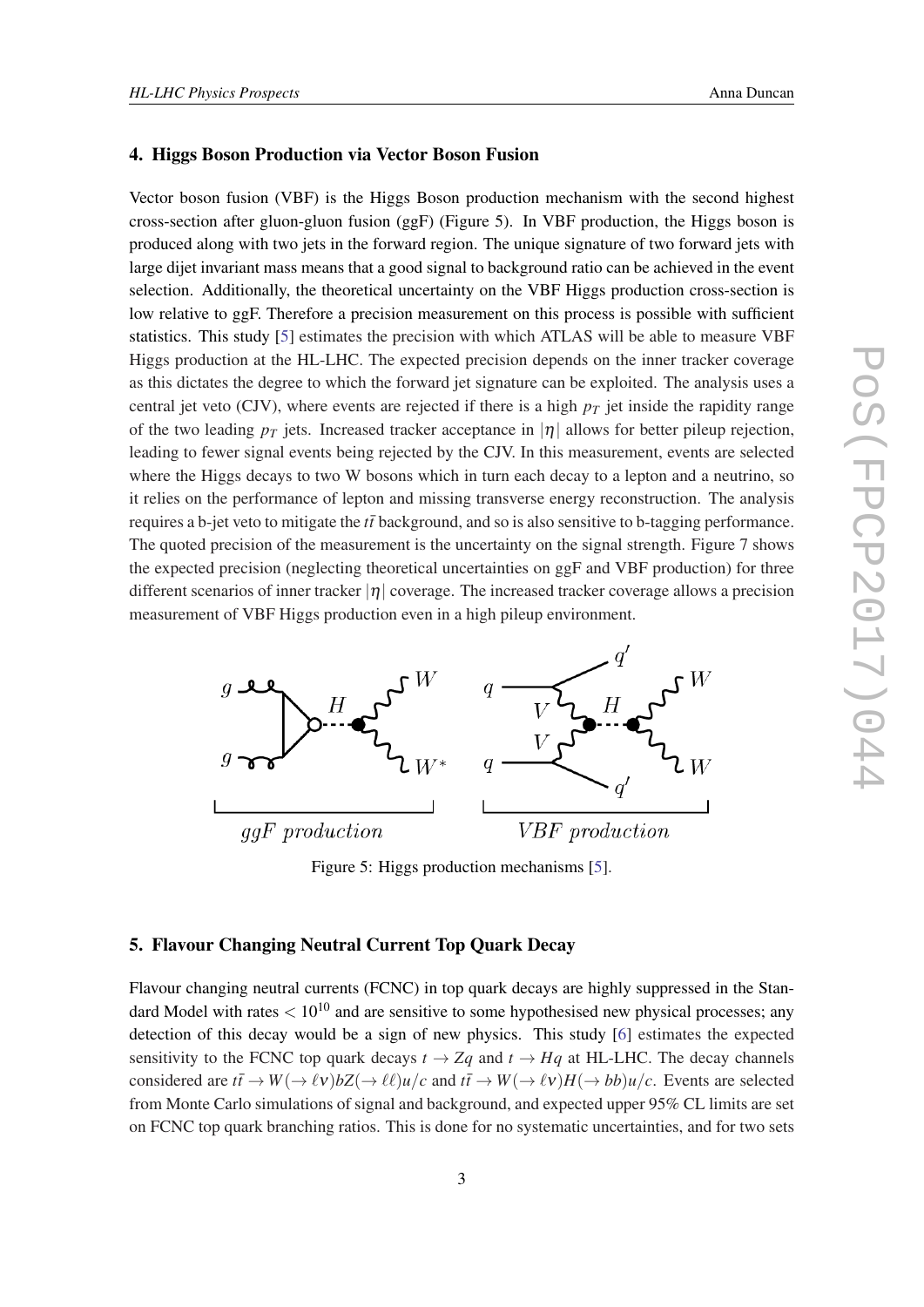

| <b>Tracker Coverage</b> | <b>Expected Precision</b> |  |
|-------------------------|---------------------------|--|
| $ \eta  < 4.0$          | 14%                       |  |
| $ \eta $ < 3.2          | 20%                       |  |
| $ \eta $ < 2.7          | 30%                       |  |

Figure 7: Expected precision of VBF HH signal measurement [[5](#page-5-0)].

Figure 6: Forward dijet invariant mass spectrum for signal and background events [\[5\]](#page-5-0).

| Uncertainties                  | $t \rightarrow Zq$ channels                               | $t \rightarrow Hq$           |
|--------------------------------|-----------------------------------------------------------|------------------------------|
| statistics only                | $(2.4 - 5.8) \times 10^{-5}$ $(0.6 - 1.2) \times 10^{-4}$ |                              |
| statistics $+$ systematics (A) | $(12 - 41) \times 10^{-5}$                                | $(1.1 - 2.4) \times 10^{-4}$ |
| statistics $+$ systematics (B) | $(8.3 - 24) \times 10^{-5}$                               | $(1.1 - 2.4) \times 10^{-4}$ |

Table 1: Expected upper 95% CL limits on FCNC top quark branching ratios [[6](#page-5-0)].

of systematic uncertainties: A and B. Systematics A are based on Run 1 estimates where Monte Carlo predictions are compared with data in control regions. Systematics B conservatively account for improvements to dominant theoretical and background normalisation uncertainties which can be achieved with HL-LHC statistics. Detector related systematic uncertainties are considered to be negligible. Table 1 shows the expected upper limits on FCNC top quark decay for each decay channel and systematics scenario. The systematics have a lower impact on  $t \rightarrow Hq$  sensitivity due to larger expected statistics and multiple fit regions. The strongest observed limits from Run 1 are  $\mathscr{B}(t \to Zq)$  < 50 × 10<sup>-5</sup>,  $\mathscr{B}(t \to Hu)$  < 45 × 10<sup>-4</sup> and  $\mathscr{B}(t \to Hc)$  < 46 × 10<sup>-4</sup> [\[7\]](#page-5-0), [\[8\]](#page-6-0).

### 6. Measuring the Higgs Trilinear Self-Coupling through Higgs Pair Production

One of the primary goals of LHC physics is to establish whether the Higgs mechanism is responsible for electroweak symmetry breaking (EWSB). This requires extensive investigation of Higgs boson properties, including the Higgs trilinear self-coupling,  $\lambda_{HHH}$ . The processes represented by the diagrams in Figures 8 and 9 interfere destructively, so any deviation in  $\lambda_{HHH}$  will modify non-resonant Higgs pair production. The low Standard Model HH production cross section means that it has not yet been observed; the best 95% CL limit on HH production so far is  $\sigma/\sigma_{SM} \leq 29$ , obtained from an analysis performed on ATLAS Run 2 data searching in the dominant *HH* → *bbbb* decay channel. This study [[9](#page-6-0)] extrapolates the ATLAS Run 2 results to estimate the prospects *HH* production measurement at HL-LHC, which in turn can be used to place limits on  $\lambda_{HHH}$ . The chosen  $HH \rightarrow bbbb$  decay channel means that b-tagging performance of the upgrade is critical to this analysis. It is assumed that the upgrade jet reconstruction and b-tagging performance is the same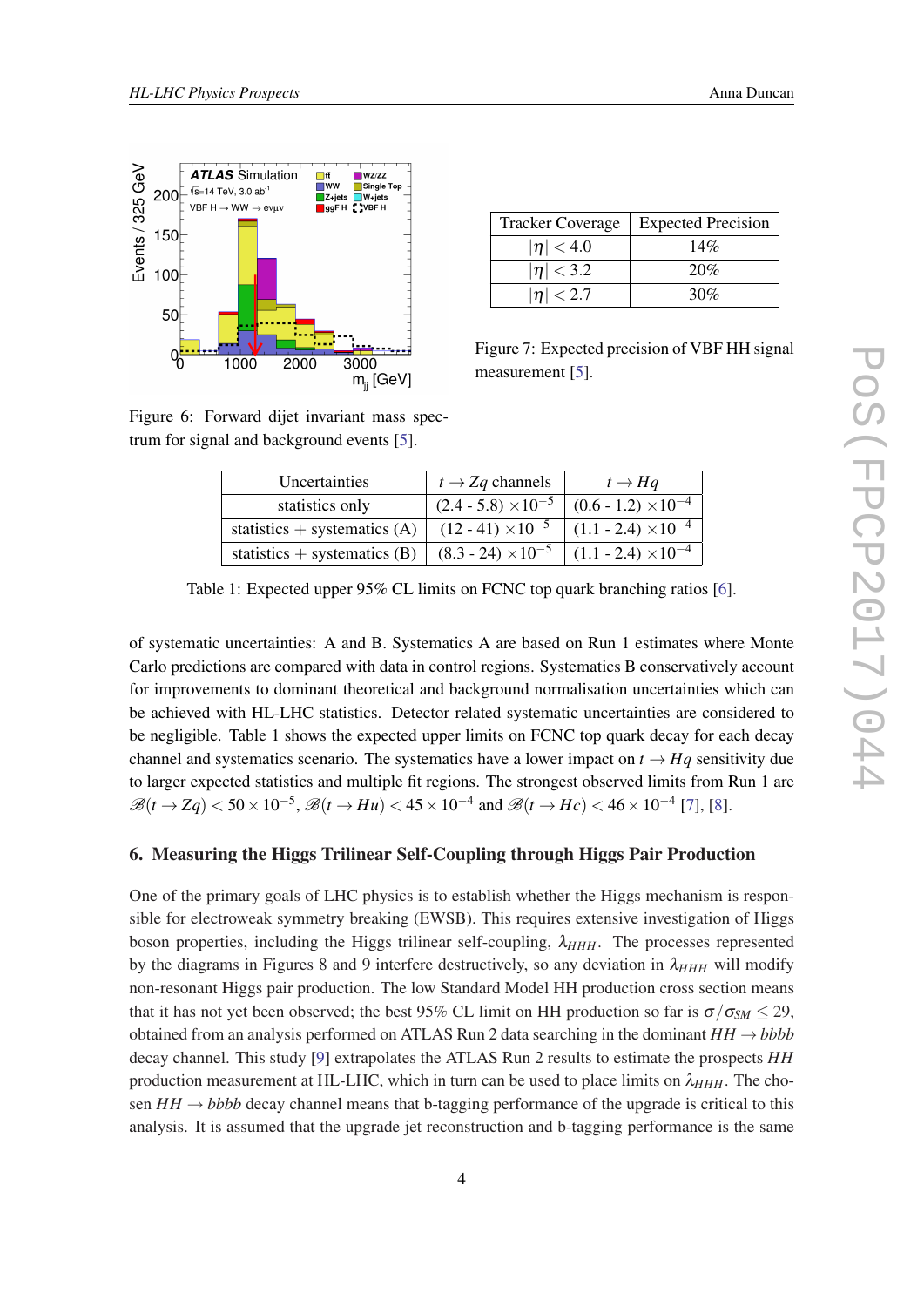<span id="page-5-0"></span>as for the current detector, and that the analysis method remains the same, which a conservative assumption. The  $HH \rightarrow bbbb$  search translated to constraints on  $\lambda_{HHH}$  by exploiting the fact that λ*HHH* variations change the *HH* cross section ad the shape of the *mHH* distribution. The 95% CL constraints on  $\lambda_{HHH}$  are  $-3.5 < \lambda_{HHH}/\lambda_{HHH}^{SM} < 11$  in the case where systematic uncertainties remain as they were in Run 2 (Figure 10) and  $0.2 < \lambda_{HHH}/\lambda_{HHH}^{SM} < 7.0$  in the case when systematic uncertainties are negligible (Figure 11).



Figure 8: HH production with Higgs self-coupling vertex [[9\]](#page-6-0). Figure [9](#page-6-0): Non-resonant HH production [9].



Figure 10: Expected constraints on  $\lambda_{HHH}$  with current systematic uncertainties included [\[9\]](#page-6-0).





Figure 11: Expected constraints on  $\lambda_{HHH}$  with no systematic uncertainties [[9](#page-6-0)].

#### References

- [1] ATLAS Collaboration. *Expected performance for an upgraded ATLAS detector at High-Luminosity LHC.* ATLAS-PUB-2015-026, url: https://cds.cern.ch/record/2055248
- [2] W.J. Stirling, private communication
- [3] ATLAS Collaboration. *Study on the prospects of a ttresonance search in events with one lepton at a High Luminosity LHC.* ATL-PHYS-PUB-2017-002, url: https://cds.cern.ch/record/2243753
- [4] ATLAS Collaboration. *A search for tt resonances using lepton-plus-jets events in proton-proton* ¯ *collisions at*  $\sqrt{s} = 8$  *TeV with the ATLAS detector.* JHEP 08 (2015) 053, arXiv:1505.07018 [hep-ex]
- [5] ATLAS Collaboration. *Measurement prospects for VBF H* → *WW*∗ → *e*νµν *production with 3 ab*−<sup>1</sup> *of HL-LHC pp-collisions.* ATL-PHYS-PUB-2016-018, url: http://cds.cern.ch/record/2209092
- [6] ATLAS Collaboration *Expected sensitivity of ATLAS to FCNC top quark decays t*  $\rightarrow$  *Zq and t*  $\rightarrow$  *Hq at the High Luminosity LHC.* ATL-PHYS-PUB-2016-019, url: https://cds.cern.ch/record/2209126
- [7] ATLAS Collaboration. *Search for flavour-changing neutral current top quark decays t*  $\rightarrow$  *Hq in pp collisions at* <sup>√</sup> *s* = 8 *TeV with the ATLAS detector.* JHEP 12 (2015) 061, arXiv:1509.06047 [hep-ex],